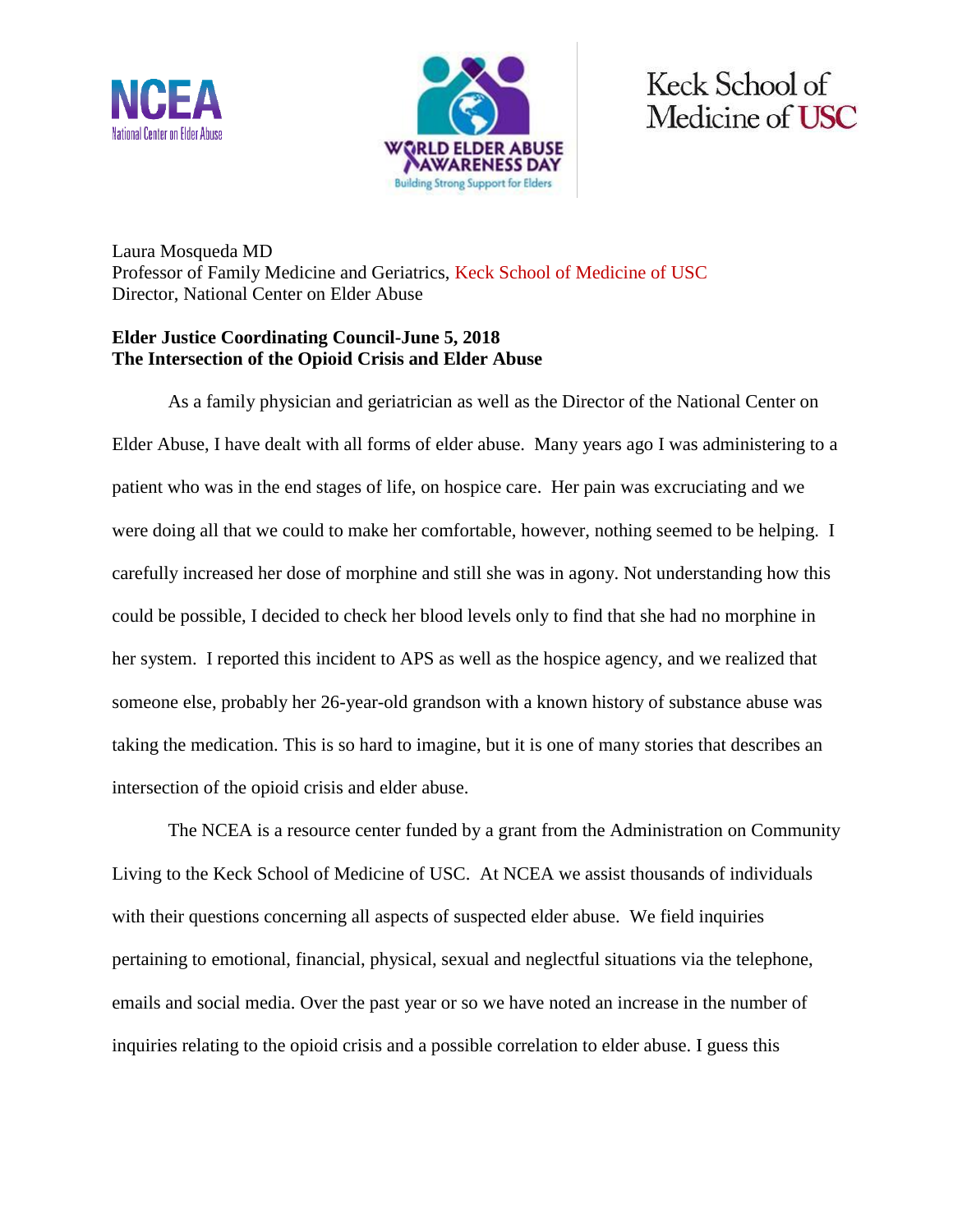shouldn't be a surprise: opioid use disorder has become a nation-wide issue affecting people from all walks of life.

Wanting to learn more about the intersection of elder abuse and opioid use disorder, the NCEA surveyed our 2500 member listserv several months ago. From this informal survey we had many respondents who confirmed connections between opioid use disorder and elder abuse allegations. Particularly noteworthy is the variety of ways in which these two issues not only intersect but interact. In fact, we are in the early stages of trying to understand the full scope of the problem and there is much more to be learned about the economic, emotional and physical toll this is taking on our country. Here is a sample of what we've heard from around the country. ● Wisconsin Adult Protective Social worker Cheryl reported that she is investigating reports of care providers, both family and non-family members, using and/or stealing older adult's

prescriptions.

● An attorney at Greater Boston Legal Services reported increased litigation involving intergenerational family theft and ensuing elder abuse with addicted adult children at home. Resulting consequences include evictions, theft, undue influence and grandparents raising grandchildren.

● From the Department of Family Protective Services in Texas, we've learned that there has indeed been an uptick in opioid abuse cases involving older adults, in particular cases relating to family members having access to a patient's opioid medications and the family member stealing and abusing the drugs.

● A faculty member at Emory University in Atlanta GA reported examples of people who use opioids neglecting an older adult for whom they had caregiving responsibilities.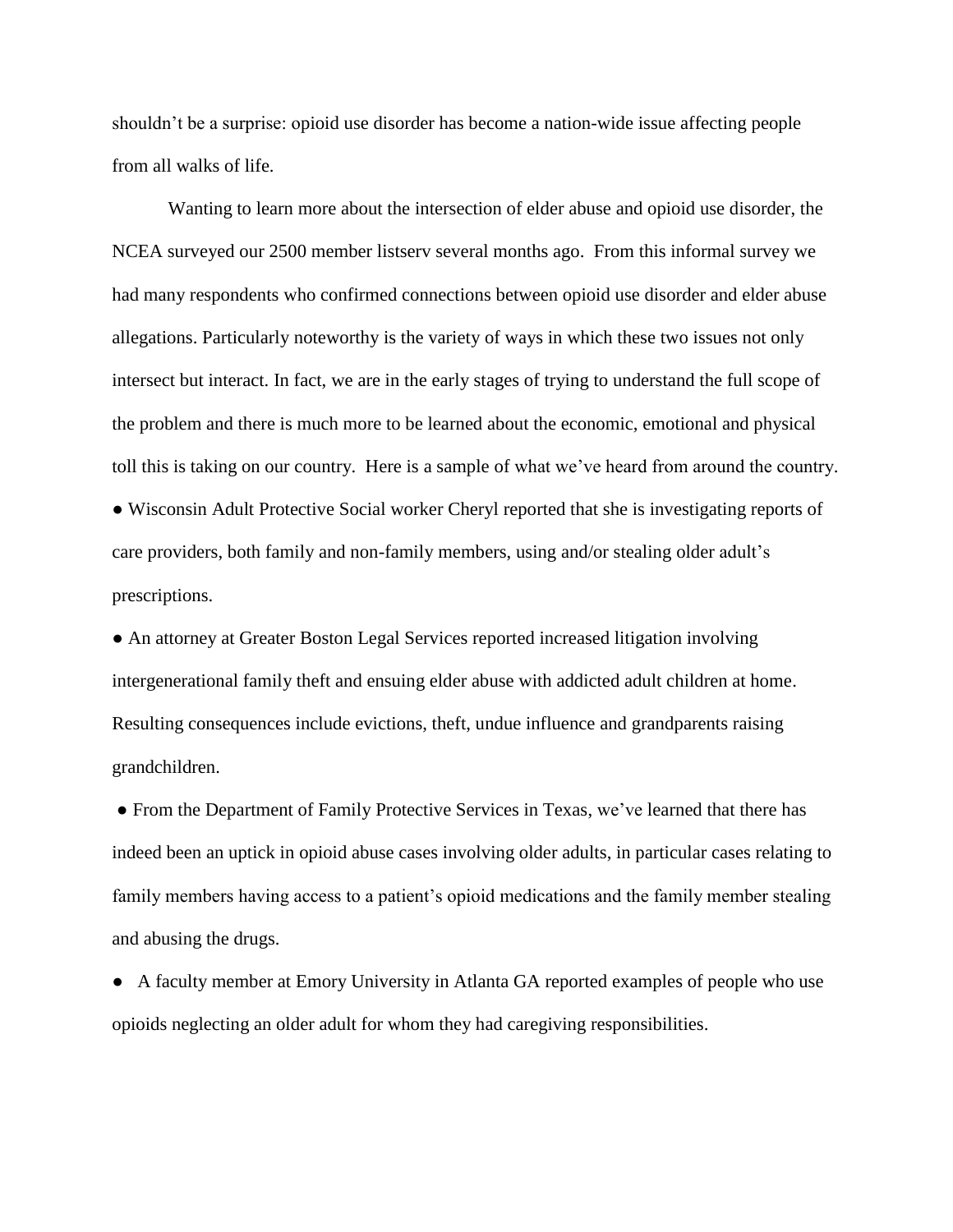● A person from Thomas More College in Crestview Hills KY reported that financial elder abuse crimes were on the rise in direct responses to adult and family member opioid addiction including a case of heirloom jewelry being sold for drugs.

• Missouri has taken a close look and has actually added a new reporting mechanism on their reporting forms so they can capture new reports that are linked directly or indirectly to opioid use disorder. In only three months they had more than one hundred cases. Some of these cases involved immediate danger, requiring an emergency response to protect the older adult. Some involved Medicaid providers who were then put on an employee disqualification list. In one instance an elderly mother was about to be evicted from her home because of a call related to "domestic disturbance" in the household. It turns out that her two opioid-addicted adult children were living there: the daughter was verbally abusive and the son was alleged to have broken his mother's jaw.

Across the country from colleges to medical offices to APS divisions, the message is clear. The intersection between elder abuse and the opioid crisis is real and growing. Older adults are sometimes addicted, taking much higher doses than prescribed and going from doctor to doctor seeking more pills and resulting in problems such as falls and delirium, thus making that older adult more susceptible to being victimized by others. Some older adults may actually be selling their opioids in order to have enough funds to avoid eviction or starvation. As highlighted with earlier examples, abusers may steal from or neglect an older adult for whom they have care and custody.

ACL has demonstrated that the opioid crisis is a priority and is committed to finding solutions. In December of 2017 the ACL authored an [issue briefing](http://theconsumervoice.org/uploads/files/general/ACL_Issue_Brief_-_Opioid_Abuse_and_Older_Adults_-_Dec2017.pdf) entitled "The Opioid Public Health Emergency and Older Adults". In this report they explored opioid use among community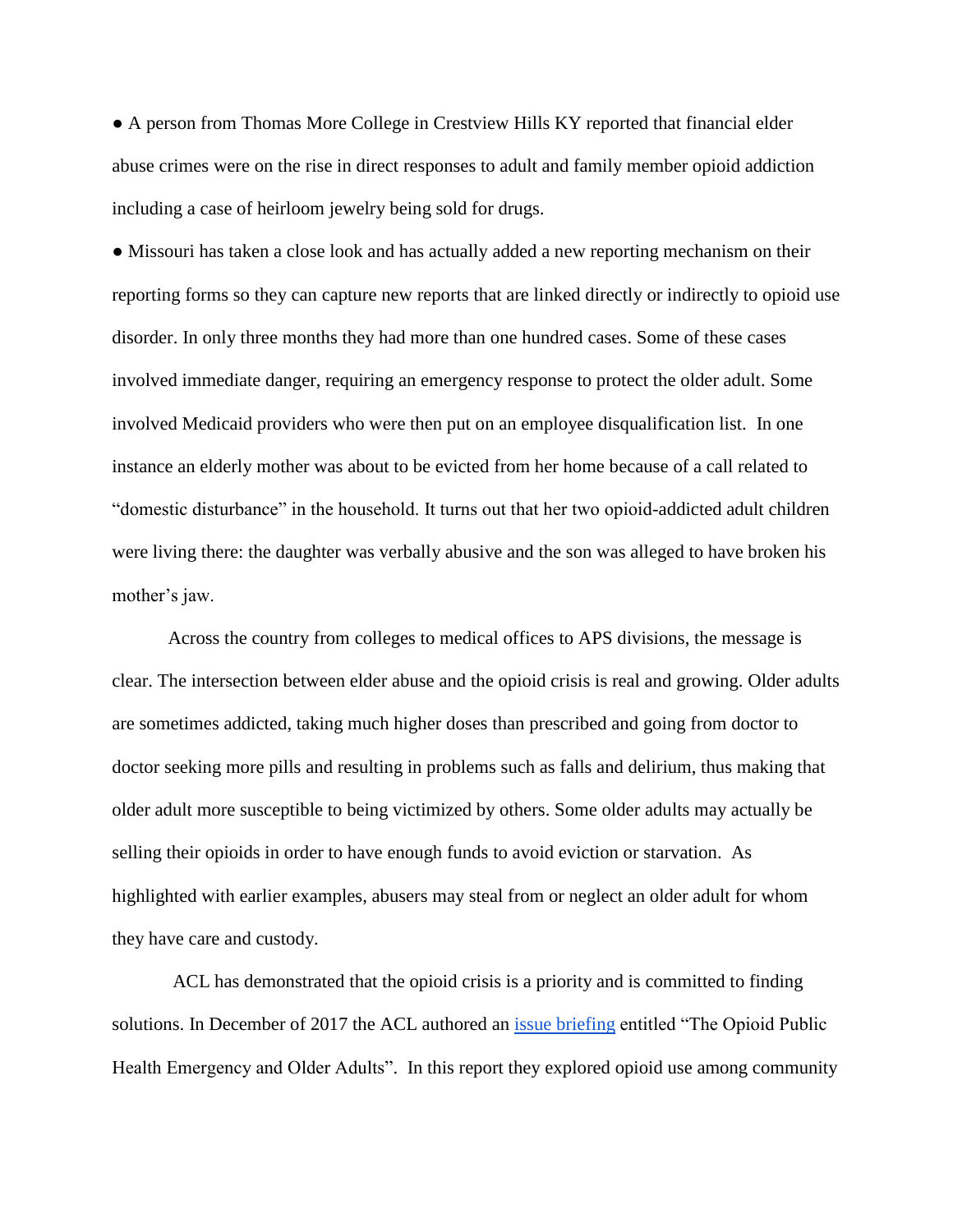dwelling older people, evidence-based treatments for the disorder, and federal resources and state and local innovations that address opioid use among older people. They came to the conclusion that the opioid crisis is indeed a big problem for older adults.

## **Solutions/Impact**

No matter how old we are, we all deserve the chance to enjoy a life of dignity, free from abuse and neglect. The opioid epidemic takes away this opportunity for many people. This is an issue that impacts all of us, not just the individuals who are abusing opioids and their immediate friends and families. It creates health care costs, nursing home costs, housing costs and legal costs while reducing the quality of life for all involved.

Both topics, elder abuse and opioid use disorder, are complicated issues so it's no surprise that solutions must involve a multifactorial approach:

- Increasing the availability of support groups, resources, and senior-only treatment centers,
- Special programs dedicated to assist grandfamilies affected by opioids.
- Provide substantially more support to those who are tasked with protecting and serving our nation's older adults: those who work in senior centers, Adult Protective Services, our justice systems. They include social workers, prosecutors, officers, health care providers, victim advocates, and, unfortunately, medical examiners.
- Funded research to understand the risk factors that link opioid misuse and elder abuse. This will help us identify more solutions and, importantly, work towards effective strategies for prevention.